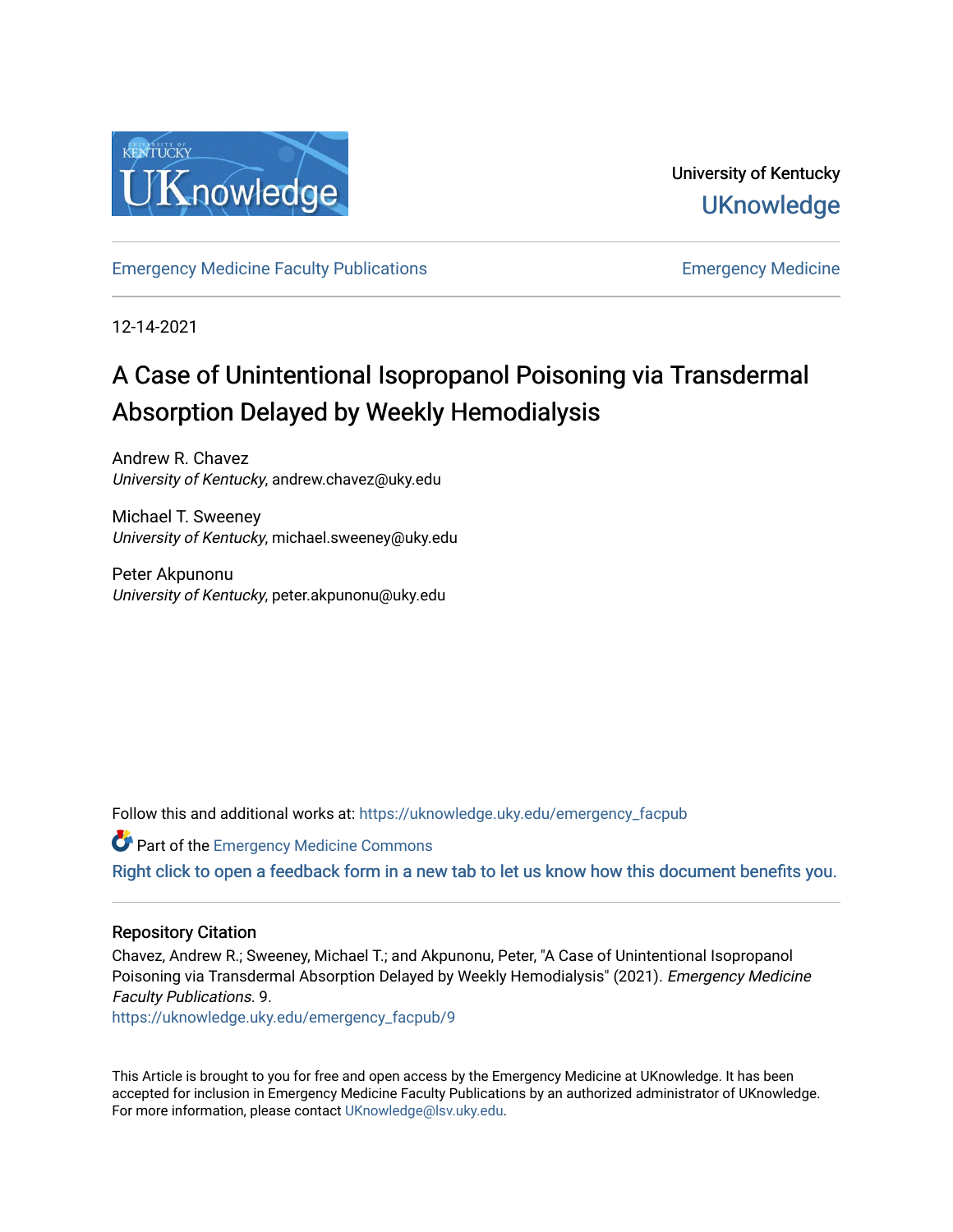## A Case of Unintentional Isopropanol Poisoning via Transdermal Absorption Delayed by Weekly Hemodialysis

Digital Object Identifier (DOI) https://doi.org/10.12659/ajcr.934529

## Notes/Citation Information

Published in American Journal of Case Reports, v. 22, e934529.

© Am J Case Rep, 2021

This paper has been published under Creative Common [Attribution-NonCommercial-NoDerivatives 4.0](https://creativecommons.org/licenses/by-nc-nd/4.0/) [International](https://creativecommons.org/licenses/by-nc-nd/4.0/) (CC BY-NC-ND 4.0) allowing to download articles and share them with others as long as they credit the authors and the publisher, but without permission to change them in any way or use them commercially.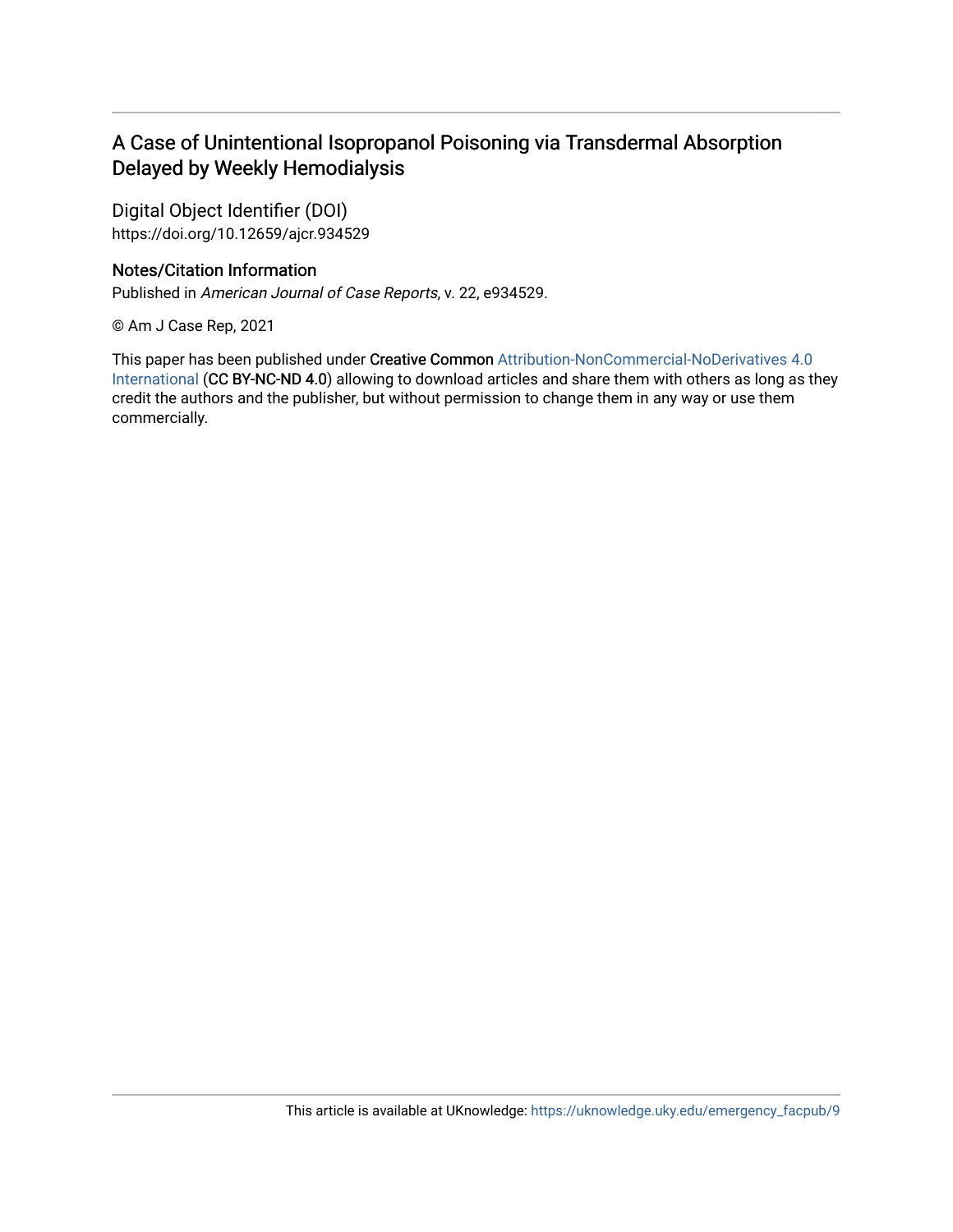e-ISSN 1941-5923 © Am J Case Rep, 2021; 22: e9345z9 DOI: 10.12659/AJCR.934529

# l O

American Journa

Received: 2021.08.25 Accepted: 2021.10.24 Available online: 2021.11.06 Published: 2021.12.14

## A Case of Unintentional Isopropanol Poisoning via Transdermal Absorption Delayed by Weekly **Hemodialysis**

Authors' Contribution: Study Design A Data Collection B Statistical Analysis C Data Interpretation D Manuscript Preparation E Literature Search F Funds Collection G

 ABCDEF 1 **Andrew R. Chavez** ABCDE 2 **Michael Sweeney** ABCDE 2 **Peter Akpunonu**

1 College of Medicine, University of Kentucky, Lexington, KY, USA

2 Department of Emergency Medicine, University of Kentucky Hospital, Lexington, KY USA

**Financial support:** None declared **Conflict of interest:** None declared

 **Corresponding Author:** Peter Akpunonu, e-mail: pak222@uky.edu

 Patient: Female, 67-year-old Medication: — Clinical Procedure: Dialysis

Final Diagnosis: Chronic renal failure . isopropanol poisoning Symptoms: Encephalopathy

Specialty: Nephrology . Toxicology

#### **Objective: Unusual clinical course**

**Background:** Isopropanol toxicity is the most common reported toxic alcohol ingestion in the United States and is well known to emergency physicians. Most toxicities result from unintentional ingestion of rubbing alcohol; however, an under-recognized mechanism of unintentional toxicity is transdermal absorption. Additionally, hemodialysis effectively removes isopropanol and its metabolites from circulation, so that in patients receiving regular hemodialysis, the manifestation of toxicity can be delayed.

**Case Report:** A 67-year-old woman with end-stage renal disease secondary to insulin-dependent type II diabetes on onceweekly hemodialysis presented to the Emergency Department via the Emergency Medical Service with acute encephalopathy, severe hypoglycemia, and hypothermia. Her daughter found her confused and lethargic, smelling of acetone, and with a bottle of rubbing alcohol in her hand. The patient had been topically applying large quantities of rubbing alcohol for several months as a home remedy for cramps and adamantly denied any oral ingestion. She had missed several hemodialysis appointments over the previous month. Upon arrival, the patient was confused, profoundly hypoglycemic, and hypothermic. Additional laboratory examination revealed an elevated plasma osmolality, osmolar gap, isopropanol level, and acetone level. She was treated supportively with glucose-containing fluids and external warming and was admitted to the Intensive Care Unit. Hemodialysis was resumed, and the patient was discharged 3 days after admission with stable blood glucose, regular body temperature, and baseline mental status.

**Conclusions:** Our report is unique as it presents both an under-recognized mechanism of isopropanol toxicity (transdermal absorption) and an uncommon presentation of chronic exposure with manifestations of toxicity delayed by regular hemodialysis.

Keywords: Acetone . Inhalation Exposure . Poisoning . Renal Dialysis . Skin Absorption

Full-text PDF: https://www.amjcaserep.com/abstract/index/idArt/934529



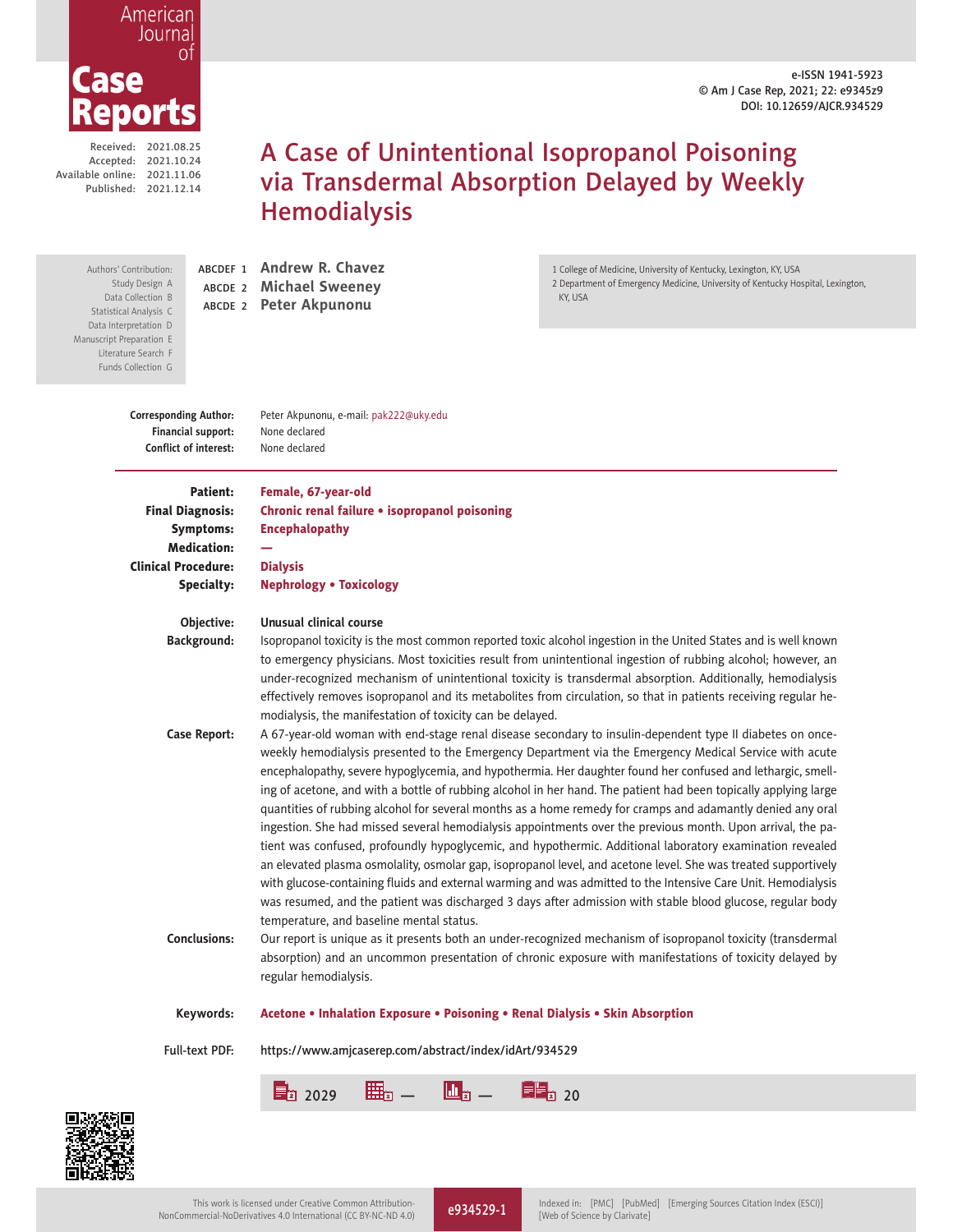#### **Background**

Isopropanol (also known as isopropyl alcohol or 2-propanol) is a potent toxic alcohol which annually accounts for the most commonly reported toxic alcohol ingestion in the United States [1]. It is a clear, colorless liquid with an aromatic odor, resembling acetone [1,2]. It is found in many common household products, most notably rubbing alcohol, which commonly contains up to 70% isopropanol [2]. Other products containing isopropanol include hand sanitizers, paint thinners, detergents, jewelry cleaners, and skin/hair products [2]. Most events of toxicity are unintentional ingestions and occur in children as the liquid is clear, resembles water, and can be easily accessible [3]. However, some patients have ingested isopropanol abusively as an inexpensive ethanol substitute to achieve inebriation [1].

Unintentional and intentional ingestions of isopropanol are common presentations to the Emergency Department (ED) in the United States; however, there have been few cases reported on unintentional toxicity via transdermal absorption of the toxic alcohol [4,5]. A common yet ill-advised home remedy for various ailments such as cramps, neuropathy, bug bites, and rashes is the topical application of rubbing alcohol. Patients have been reported to apply it directly or soak absorbent materials such as cotton balls, pads, gauze, or towels in the alcohol and apply it to their skin for significant periods of time [4-9]. If applied in large amounts such as in these cases, transdermal absorption and inhalation of the substance have resulted in clinically significant toxicity. However, studies in rabbits suggest that inhalation plays a much smaller role in the development of toxicity relative to transdermal absorption [10].

We present a unique case of a patient who repeatedly applied large doses of isopropanol to her skin as a home remedy and developed unintentional isopropanol toxicity via transdermal absorption, exacerbated by missed hemodialysis. The symptoms of toxicity in this patient were delayed because she received hemodialysis once weekly for end-stage renal disease, which would remove the toxic metabolites of isopropanol from circulation, and did not become clinically apparent until dialysis was missed. This patient's toxicity likely contributed to the development of severe hypoglycemia and altered mental status, resulting in the admission to the Intensive Care Unit (ICU).

#### **Case Report**

A 67-year-old woman presented to the ED via the Emergency Medical Service (EMS) with acute encephalopathy, severe hypoglycemia, and hypothermia, with a last known normal status 5 h prior to arrival. She had a past medical history of nonalcoholic steatohepatitis (NASH) cirrhosis, gastric antral vascular ectasia syndrome, hypothyroidism, insulin-dependent type 2 diabetes mellitus, hypertension, hyperlipidemia, essential tremor, and end-stage renal disease, with dialysis treatment on Saturdays. Her home medications included levothyroxine (200 mcg p.o. daily), furosemide (80 mg p.o. b.i.d.), nifedipine (30 mg p.o. b.i.d.), propranolol hydrochloride extended-release (120 mg p.o. daily), doxepin (25 mg p.o. daily), gabapentin (300 mg p.o. 3 times weekly), atorvastatin (40 mg p.o. daily), colestipol (3 g p.o. b.i.d.), pantoprazole (40 mg p.o. b.i.d.), and subcutaneous insulin (glargine 45 units daily in AM; lispro 10 units b.i.d., in AM and PM, plus sliding scale with meals). She was a former smoker and denied any history of alcohol or illicit drug use. The patient was found by her daughter lying on the couch, lethargic, confused, with breath smelling of acetone, and with a bottle of rubbing alcohol (isopropanol) in her hand. At the time, the patient was confused but adamant that she had not consumed the alcohol. The patient had been applying rubbing alcohol topically to her legs, chest, arms, and neck for several months to treat cramps. She would then use a heating pad after application. Her daughter stated that over the past month, the patient had been becoming more confused with breath that smelled of "nail polish remover". The patient had additionally missed several dialysis treatments throughout the past month due to an illness in her husband. Additionally, she had difficulty maintaining a stable blood glucose level, with large fluctuations between hyper- and hypoglycemia, as well as difficulty focusing her vision over the past several weeks. The patient had not eaten anything all day on the day of presentation and could not recall how much insulin she took.

Upon arrival to the ED, the patient was confused, hemodynamically stable, hypothermic with a rectal temperature of 34.4°C, and hypoglycemic with a blood glucose level of 66. The initial blood glucose was 33 per the EMS, and the patient was given intravenous (i.v.) 10% dextrose (D10) and glucose en route. The patient was administered an additional bolus of D10 and placed on a Bear-hugger to correct the hypoglycemia and hypothermia, respectively. On initial examination, the patient was alert and oriented with a Glasgow Coma Scale of 14, was in no acute distress, and had an intact airway, with no labored breathing, abdominal tenderness, or focal neurological deficits. Electrocardiogram (ECG) revealed sinus bradycardia. Laboratory workup revealed elevated plasma osmolality (330 mOsm/kg), plasma acetone (116 mg/dL), plasma isopropanol (29 mg/dL), and a calculated serum osmolar gap of 23.8 mOsm/kg. On repeat laboratory testing, the patient continued to have hypoglycemia and was placed on an i.v. D10 drip at 75 mL/h. Poison control was contacted and recommended supportive therapy, including i.v. fluids and management of hypoglycemia. Repeat laboratory testing 3 h later revealed a plasma isopropanol level of 10 mg/dL and acetone level of 148 mg/dL. The patient was then admitted to the ICU for management of hypoglycemia, hypothermia, and isopropanol toxicity. The Nephrology Department was consulted for hemodialysis.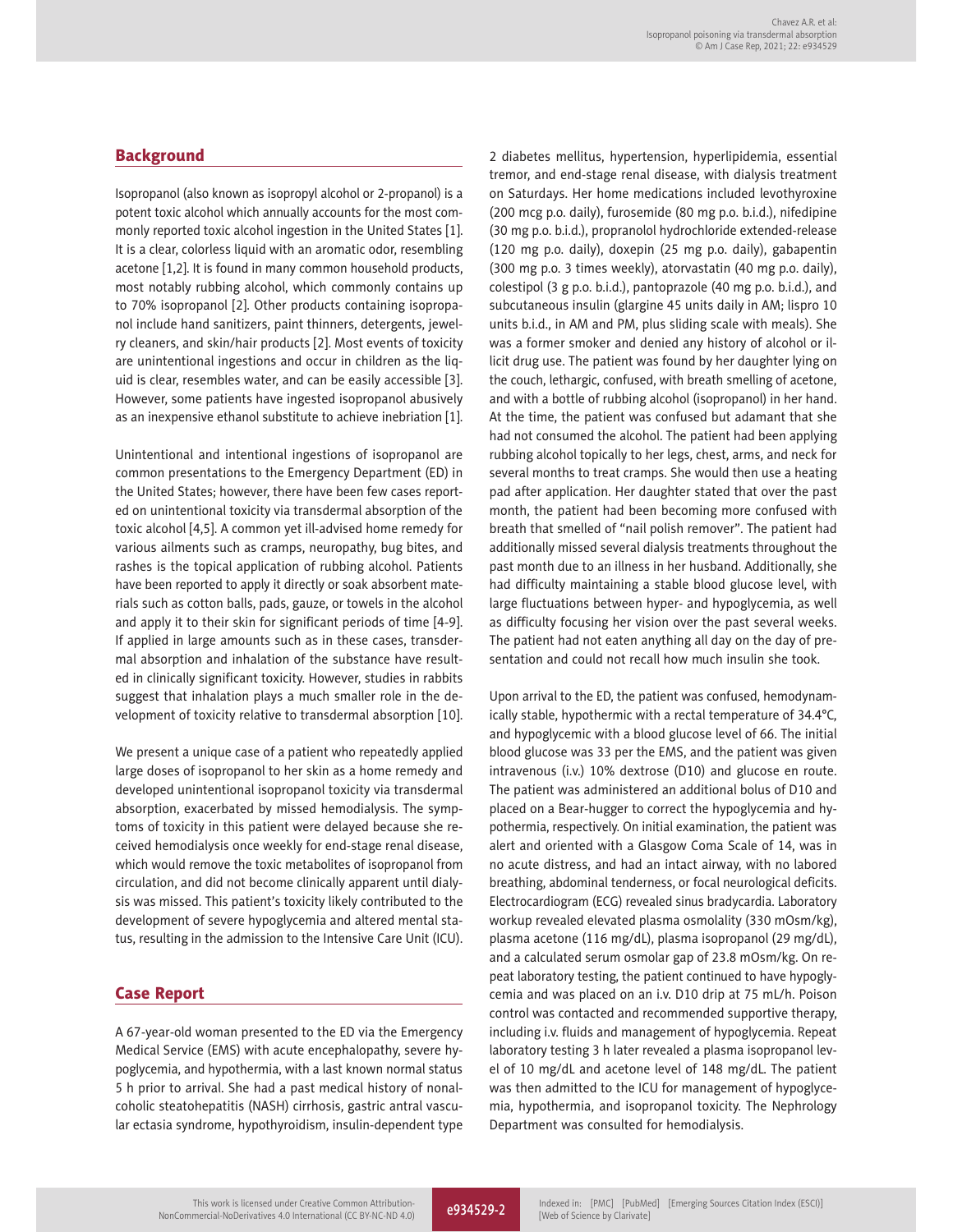On day 2 of admission, hemodialysis was resumed, the D10 drip was continued at 75 mL/h, and oral intake was encouraged while insulin was held. Insulin was resumed as the patient's blood glucose level was corrected. The Medical Toxicology Department was consulted for evaluation of the patient at bedside, and recommended continued supportive therapy. The patient's mental status and hypothermia improved within 24 h of admission with glycemic normalization, allowing for discontinuation of the Bear-hugger and i.v. D10 drip and transfer to the general medical floor. Post-hemodialysis laboratory examinations included electrolyte studies (which did not reveal any significant abnormalities) but did not include a repeat alcohol panel given the patient's improved mental status.

The patient was discharged from the hospital on day 3 of admission with baseline mental status, stable blood glucose, an adjusted home subcutaneous insulin regimen (glargine 25 units daily in AM [from 45 units], lispro 5 units b.i.d., in AM and PM [from 10 units], plus sliding scale), instructions to skip short-acting insulin if patient does not eat, a resumed once-weekly dialysis regimen, and counseling regarding safe use of rubbing alcohol. There were no complications during management of this patient.

#### **Discussion**

This report highlights an interesting case of a patient who developed clinically significant isopropanol toxicity that was likely via transdermal absorption given the thin nature of her skin, large surface area, and frequency in which she was applying it. The toxicity ultimately resulted in an altered mental status, contributing to profound hypoglycemia and hypothermia, necessitating her admission to the ICU. This patient's presentation is especially unique as her symptoms of toxicity did not become apparent until after weekly dialysis was missed. This patient's hypoglycemia was likely the result of fasting with inappropriate insulin use, although isopropanol toxicity can result in hypoglycemia as the metabolism of the alcohol by hepatic alcohol dehydrogenase increases the NADH/ NAD+ ratio, inhibiting gluconeogenesis [2]. Nevertheless, her altered mental status likely contributed to this inappropriate use. Additionally, gastrointestinal irritation, secondary to isopropanol and its metabolite, acetone, may have resulted in poor appetite. Similarly, although severe toxicities can result in hypothermia, this patient's low body temperature was likely the result of her hypoglycemia; however, both hypoglycemia and hypothermia were indirectly related to isopropanol toxicity in this patient [3].

This case also reveals important key clinical and diagnostic features of isopropanol toxicity. Upon arrival, this patient showed signs of mental status depression with an accompanying acetonic odor, a clinical presentation that ought to cue

the physician to consider isopropanol toxicity as a diagnosis. Hallmark manifestations of toxicity include inebriation, central nervous system (CNS) depression, and gastric irritation which can result in hemorrhage [1,2]. Coma, respiratory depression, hypotension, renal failure, and rhabdomyolysis can be seen in severe cases [1,2]. The patient's laboratory findings of an elevated osmolar gap and ketonemia without acidosis were also hallmark diagnostic clues [11]. Unlike the other toxic alcohols (methanol and ethylene glycol), isopropanol does not cause acidosis. It is metabolized to acetone by hepatic alcohol dehydrogenase, which does not cause acidosis, although it can contribute to some level of CNS depression [2]. Acetone was once thought to be a primary contributor to CNS depression because it is metabolized from isopropanol; however, several case studies have reported improving mental status in the setting of rising acetone levels (as also seen in our patient), which would not be expected if it was a major CNS depressant [12-15]. These studies suggest that isopropanol itself is the primary CNS depressant in the setting of toxicity, rather than acetone which likely plays a less significant role.

Isopropanol follows first order kinetics and has a half-life between 2.5 and 8 h [16-18]. Given its metabolism by hepatic alcohol dehydrogenase, this can be prolonged by hepatic disease, as in our patient with NASH cirrhosis. It has been shown that hepatic alcohol dehydrogenase activity decreases with the severity of hepatic dysfunction [19]. However, the laboratory workup in our patient at 3 h revealed a decreasing plasma isopropanol level and increasing plasma acetone level, suggestive of hepatic metabolism. Its half-life can also be prolonged by renal disease (as in our patient), as it has been reported that up to 20% of the absorbed dose of isopropanol is renally excreted, unmetabolized [12]. Acetone, its metabolite, has a slower half-life, estimated to be between 7 and 24 h [17,18]. This can be prolonged by renal disease, as it is primarily renally excreted with some additional respiratory excretion, resulting in our patient's distinct acetonic breath and patient's presentation after missed dialysis [3]. However, acetone can be metabolized via alternative metabolic pathways in the setting of renal failure because it is a ketone body and can be metabolized as such.

The treatment of isopropanol toxicity is supportive with the removal of the offending agent, i.v. hydration, and correction of other abnormalities, such as the hypoglycemia and hypothermia in our patient [1,2]. Alcohol dehydrogenase inhibitors (eg, fomepizole) should not be used because they would delay the metabolism of isopropanol and prolong the symptoms of toxicity [2]. Hemodialysis is indicated in severe, life-threatening poisonings, toxicity that is refractory to supportive therapy, and isopropanol levels greater than 400 mg/dL [2,3,6].

The findings of this report are consistent with previous case reports regarding the development of toxicity from topically